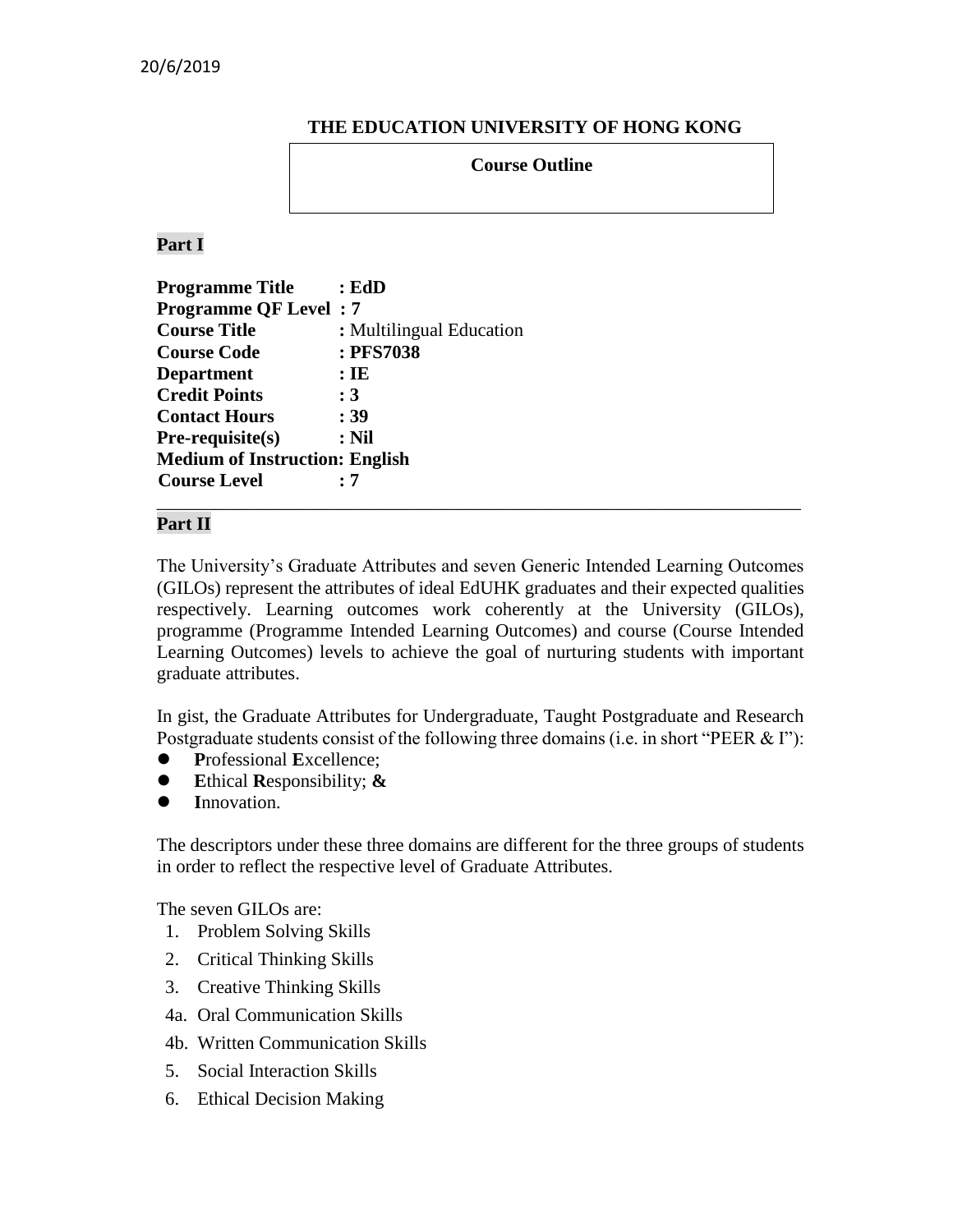## 7. Global Perspectives

## **1. Course Synopsis**

Globalization, interconnectivity and population mobility on a hitherto unprecedented scale have increased the racial, ethnic, cultural/linguistic and religious diversity within societies. School education can play a role in developing literacy in mother tongue-based multilingualism, a pre-requisite for educational success, social participation and trans-border connectedness. This course helps students develop a deep understanding of important concepts, key issues, current trends, international perspectives, research evidence and current challenges in multilingual education.

## **2. Course Intended Learning Outcomes** (CILOs)

*Upon successful completion of this course, students should be able to:*

| CLLO <sub>1</sub> | build theoretical, methodological, and empirical expertise through |
|-------------------|--------------------------------------------------------------------|
|                   | coursework as well as hands-on research experiences                |
| CILO <sub>2</sub> | analyse multilingual education research in terms of the            |
|                   | underpinning theoretical concepts and frameworks                   |
| CILO <sub>3</sub> | differentiate critically major research approaches to multilingual |
|                   | education                                                          |

# **3. Content, CILOs and Teaching & Learning Activities**

| <b>Course Content</b>                                                                                    | <b>CILOs</b>             | <b>Suggested Teaching &amp; Learning</b>                                             |  |
|----------------------------------------------------------------------------------------------------------|--------------------------|--------------------------------------------------------------------------------------|--|
|                                                                                                          |                          | <b>Activities</b>                                                                    |  |
| Language concepts (first,<br>second, bilingual, multilingual)<br>and models of multilingual<br>education | C <i>LO</i> <sub>1</sub> | Blended learning mode: directed<br>reading and lecturer presentations                |  |
| Language, diversity, identity and<br>equity                                                              | C <sub>2.3</sub>         | Critical analysis of case studies<br>selected by the lecturer and by the<br>students |  |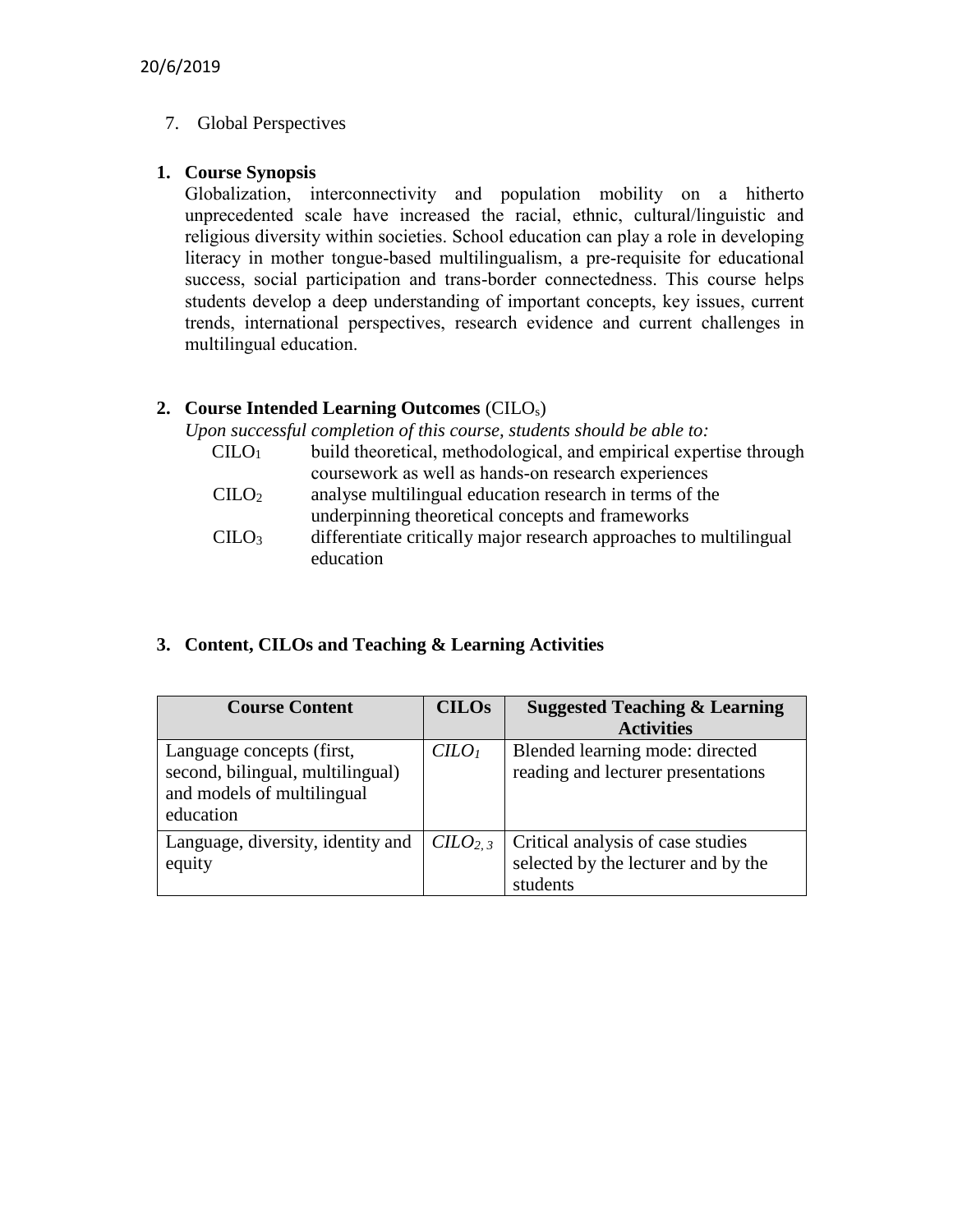#### **4. Assessment**

| <b>Assessment Tasks</b>                                 | Weighting $(\% )$ | <b>CILO</b>           |
|---------------------------------------------------------|-------------------|-----------------------|
| Select a case study of multilingual education in a      | 70                | C1LO <sub>2, 3</sub>  |
| specific context. Analyse the model(s) of multilingual  |                   |                       |
| education and the supporting factors. Suggest viable    |                   |                       |
| alternative models that could enhance diversity,        |                   |                       |
| identity, and equity.                                   |                   |                       |
| Policy brief (<2000 words), with theoretical rationale, | 30                | CILO <sub>1.2.3</sub> |
| on incorporating multilingual education into a specific |                   |                       |
| education context selected by the student.              |                   |                       |

### **5. Required Text(s)**

Feng, A.W., & Adamson, B. (Eds.) (2015). *Trilingualism in education in China: models and challenges*. Dordrecht: Springer.

### **6. Recommended Readings**

- Bourdieu, P. (1991). In J. B. Thompson (Ed.), *Language and symbolic power* (G. Raymond & M. Adamson, Trans.). Cambridge: Harvard University Press.
- Cummins, J. (2000). *Language, power, and pedagogy: Bilingual children in the crossfire*. Vol. 23. Multilingual Matters.
- Feng, A.W., & Adamson, B. (2017). Language policies and sociolinguistic domains in the context of minority groups in China. *Journal of Multilingual and Multicultural Development, 0*, 1-12.
- Gube, J., & Gao, F. (Eds.). (Forthcoming). *Education, ethnicity and inequality in multilingual Asian context*. Singapore: Springer.
- Hornberger, N. H. (2002). "Multilingual language policies and the continua of biliteracy: An ecological approach." *Language Policy* 1.1: 27-51.
- Norton, B. (2000). *Identity and language learning: Gender, ethnicity, and educational change.* Harlow, England: Longman/Pearson.
- Pavlenko, A., & Blackledge, A. (Eds.) (2004). *Negotiation of identities in multilingual contexts*. Vol. 45. Multilingual Matters.
- Skutnabb-Kangas, T. (1998). "Human rights and language wrongs: A future for diversity?" *Language Sciences* 20 (1): 5–28.
- Tollefson, J. W. (2002). *Language policies in education: Critical issues*. Mahwah, NJ and London: Lawrence Erlbaum Associates.

### **7. Related Web Resources**

EdUHK Trilingual Education in China Project <[www.eduhk.hk/triling>](http://www.eduhk.hk/triling)

### **8. Related Journals**

*International Journal of Multilingualism*